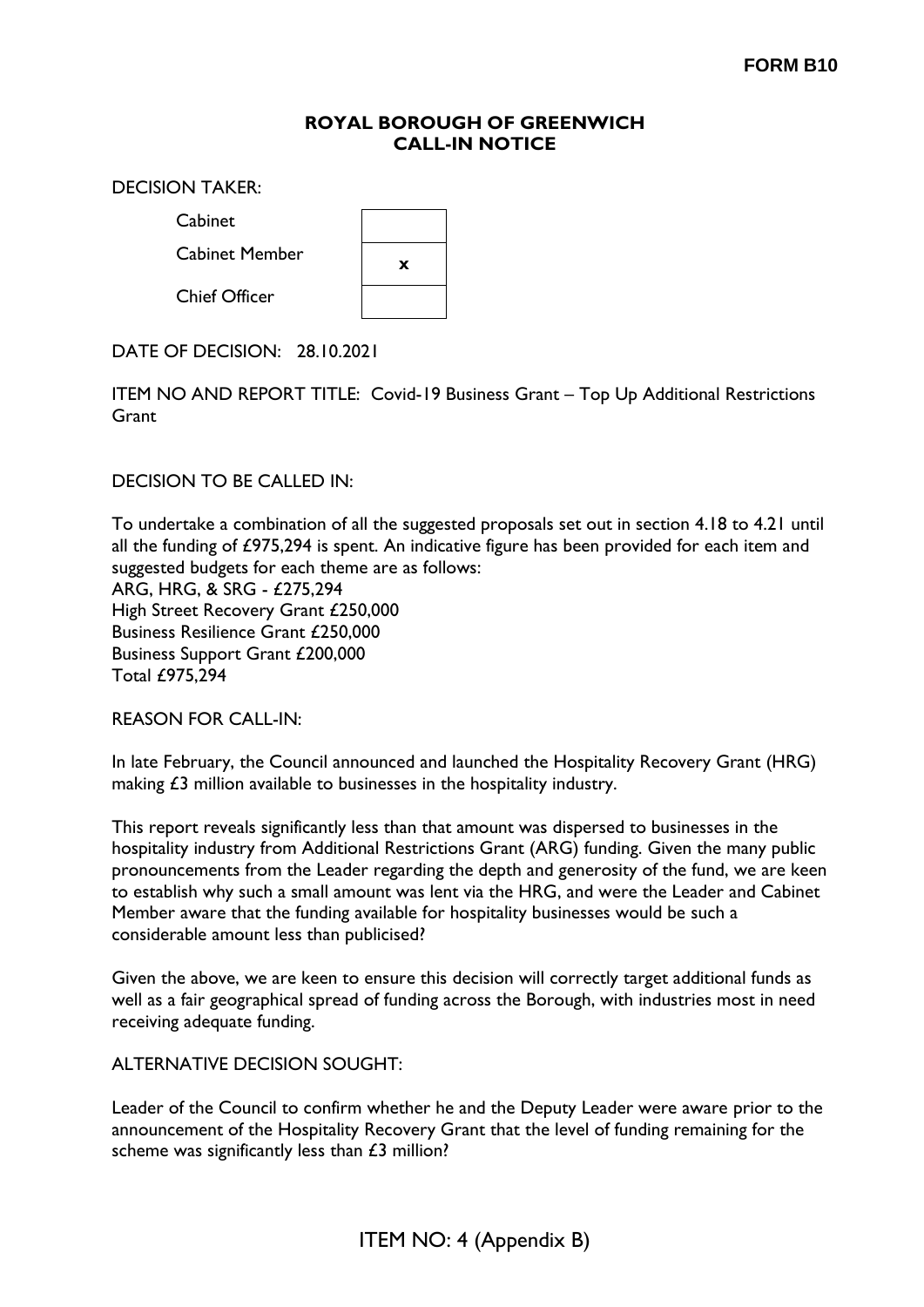Council to publish the results of the informal consultation response from discussions with business organisations and businesses.

Council to confirm how many businesses from each town centre / high street within the Borough would be eligible to receive funding for the High Street Recovery Grant.

A commitment from Greenwich Council to provide a report detailing in full how money received from Central Government grant schemes has been dispersed to local businesses, which industries and areas have benefited and to what extent.

Ensure that the process used to decide the allocation of funding is fair, clear and transparent.

To that end, Council will fulfil the above requirements, and in that process look to allocate the below sums to each scheme.

ARG, HRG, & SRG - £275,000 High Street Recovery Grant £250,294 Business Resilience Grant £250,000 Business Support Grant £200,000 Total £975,294

If during the process, for any reason it becomes clear that this allocation is wrong, Council reserves the right to redistribute the amounts allocated.

Please indicate how you wish the decision to be considered:

Referred to -

Decision Maker

Overview & Scrutiny Call-In Sub-Committee

| X |  |
|---|--|

Name: (please print) Cllr Charlie Davis

Signature:

Seconder: (please print) Cllr Spencer Drury

Signature: